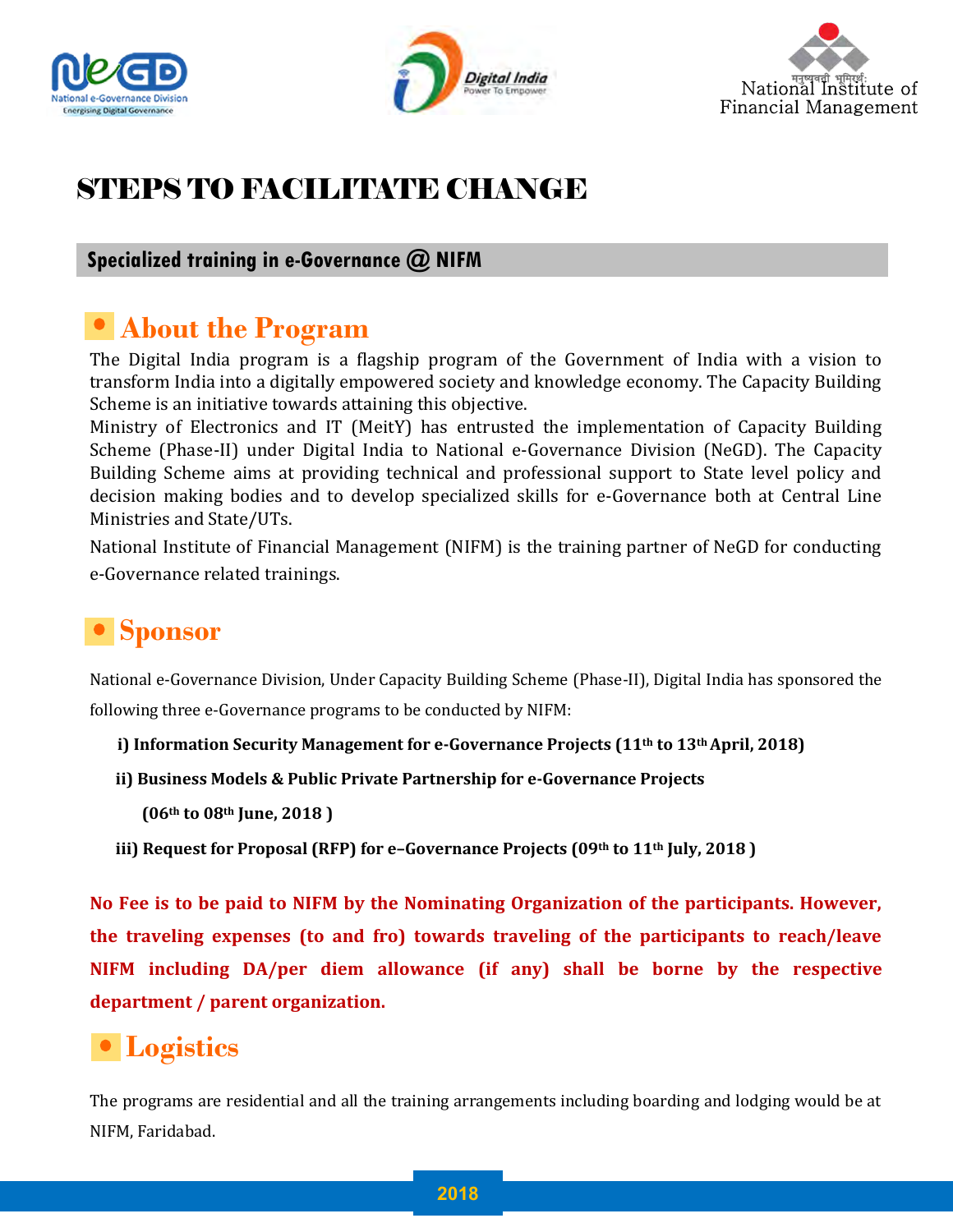# **Who should attend?**

- All Central/State Government Officers / Officers from PSUs who are presently working or are likely to be involved in any aspect of e-Governance project implementation.

- The interested candidates should register online at **tmis.negd.in** and upload/send their duly filled Nomination Form to e-mail Id: **nagrawal@nifm.ac.in** with cc to **negdcbpmu@digitalindia.gov.in** stating their preferred program and dates **three weeks in advance of the program** .

- The short listed candidates would receive confirmation from NIFM through e-mail, two weeks before the commencement of the respective program.

**- Batch Size: 30**

# **Course Outline**

#### **1) Information Security Management for e-Governance Projects**



**Duration**: **3 Days Program Dates**: **11th to 13th April, 2018 Venue : NIFM, Faridabad** 

The program would cover the following:

- Information Technology & its role in e-Governance
- Information Security in e-Governance
- Security in end-user environment
- Physical, Network & Environmental Security
- Operating System Security
- Legal Frame Work and IT Act 2000
- Securing Business Applications
- Information Security Audit Concepts
- Models and Frameworks for Information Security Management
- Disaster Recovery Planning
- Cryptography & Concept of Digital Signatures
- Security Policies, Institutional Framework CERT India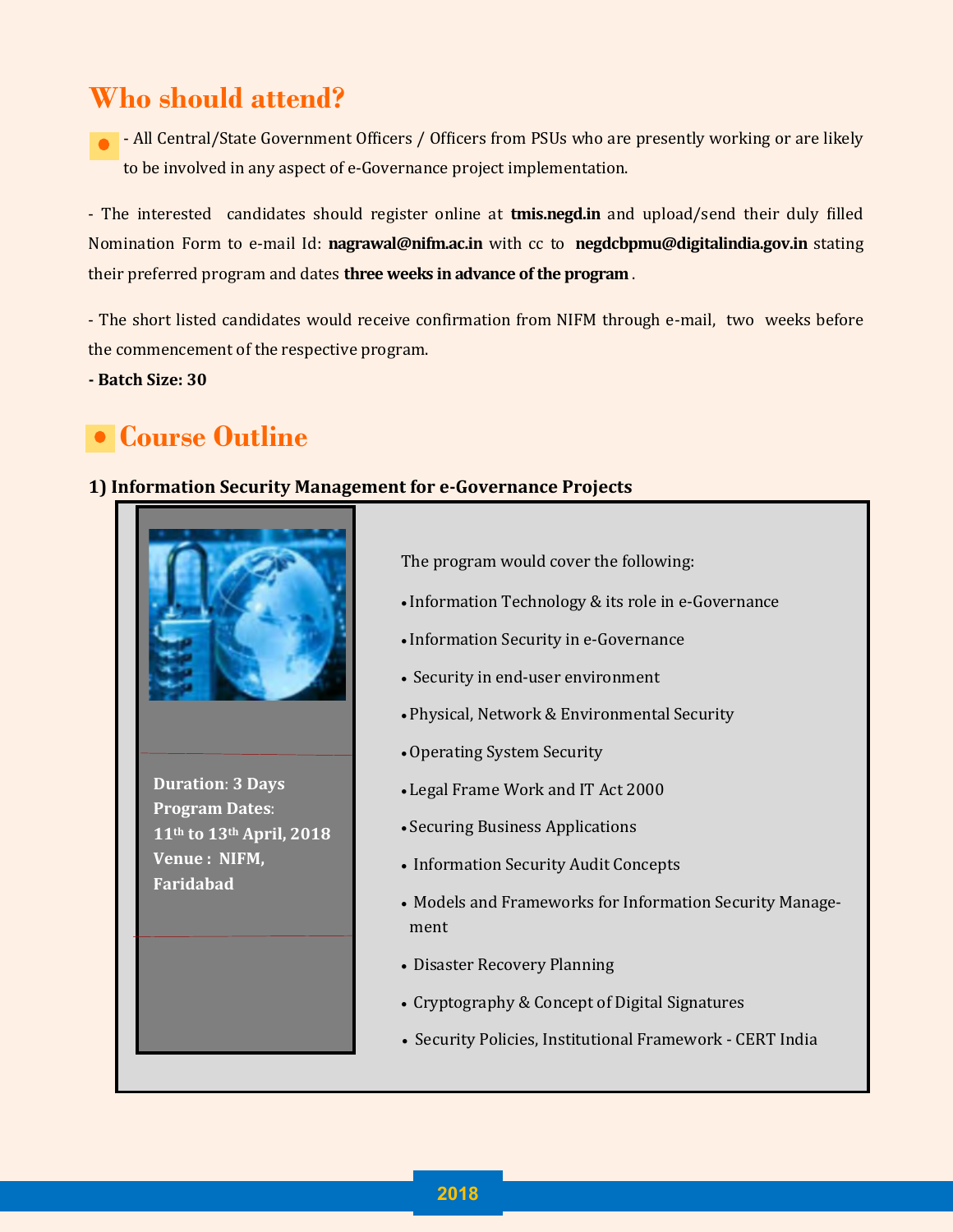#### **2) Business Models & Public Private Partnership for e-Governance Projects**



#### **3) Request for Proposal (RFP) for e– Governance Projects**



The program would cover the following:

- Overview of e-Governance Life Cycle leading to conceptualizing of e-Governance Projects
- Issues involved in procurement life cycle
- Cost components & Business Models for e-Governance Projects Government owned model, PPP, Software as a Service
- Service Level Management
- Preparation of DPR
- EOI & Request for Proposal (RFP) Preparation Functional/ Technical Requirements Specification and Implementation plan
- Evaluation criteria Pre-qualification , Technical and Commercial Vendor selection method
- Legal Terms and Bid Process Management, evaluation of proposals, Vendor selection method